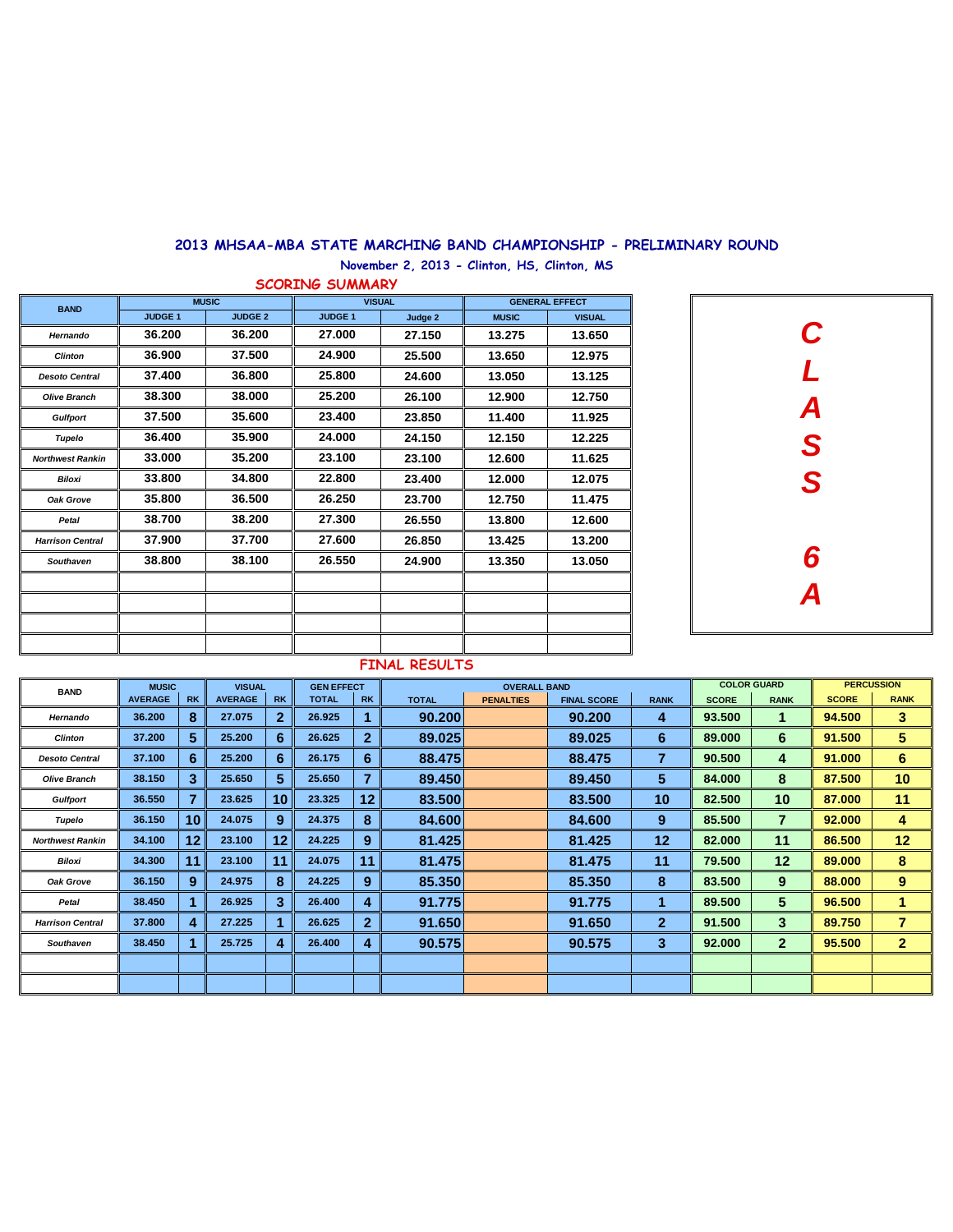## **2013 MHSAA-MBA STATE MARCHING BAND CHAMPIONSHIP - PRELIMINARY ROUND** *RESULTS*

|              | <b>MUSIC</b>            |              | <b>VISUAL</b>                                   |              | <b>GEN EFFECT</b>       |              | <b>OVERALL BAND</b>              |              | <b>COLOR GUARD</b>       |              | <b>PERCUSSION</b>              |        |  |
|--------------|-------------------------|--------------|-------------------------------------------------|--------------|-------------------------|--------------|----------------------------------|--------------|--------------------------|--------------|--------------------------------|--------|--|
| <b>RANK</b>  | <b>Band</b>             | <b>Score</b> | <b>Band</b>                                     | <b>Score</b> | <b>Band</b>             | <b>Score</b> | <b>Band</b>                      | <b>Score</b> | <b>Band</b>              | <b>Score</b> | <b>Band</b>                    | Score  |  |
|              | Petal                   | 38.450       | Harrison Central 27.225                         |              | Hernando                | 26.925       | Petal                            | 91.775       | Hernando                 | 93.500       | Petal                          | 96.500 |  |
| $\mathbf{2}$ | #N/A                    | #N/A         | Hernando                                        | 27.075       | Clinton                 | 26.625       | <b>Harrison Central</b>          | 91.650       | 92.000<br>Southaven      |              | Southaven                      | 95.500 |  |
| 3            | Olive Branch            | 38.150       | Petal                                           | 26.925       | #N/A                    | #N/A         | Southaven                        | 90.575       | <b>Harrison Central</b>  | 91.500       | Hernando                       | 94.500 |  |
| 4            | <b>Harrison Central</b> | 37.800       | Southaven                                       | 25.725       | Petal                   | 26.400       | Hernando                         |              | 90.200<br>Desoto Central | 90.500       | Tupelo                         | 92.000 |  |
| 5            | Clinton                 | 37.200       | Olive Branch                                    | 25.650       | #N/A                    | #N/A         | Olive Branch                     | 89.450       | Petal                    | 89.500       | Clinton                        | 91.500 |  |
| 6            | Desoto Central          | 37.100       | Clinton                                         | 25.200       | <b>Desoto Central</b>   | 26.175       | Clinton                          | 89.025       | Clinton                  | 89.000       | <b>Desoto Central</b>          | 91.000 |  |
| 7            | Gulfport                | 36.550       | #N/A                                            | #N/A         | Olive Branch            | 25.650       | <b>Desoto Central</b>            |              | 88.475<br>Tupelo         | 85.500       | <b>Harrison Central</b>        | 89.750 |  |
| 8            | Hernando                | 36.200       | Oak Grove                                       | 24.975       | Tupelo                  | 24.375       | Oak Grove                        | 85.350       | Olive Branch             | 84.000       | Biloxi                         | 89.000 |  |
| 9            | Oak Grove               | 36.150       | Tupelo                                          | 24.075II     | Northwest Rankin 24.225 |              | Tupelo                           | 84.600       | Oak Grove                | 83.500       | Oak Grove                      | 88.000 |  |
| 10           | Tupelo                  | 36.150       | Gulfport                                        | 23.625       | #N/A                    | #N/A         | Gulfport<br>83.500               |              | Gulfport                 | 82.500       | Olive Branch                   | 87.500 |  |
| 11           | Biloxi                  | 34.300       | Biloxi                                          | 23.100       | Biloxi                  | 24.075       | Biloxi                           |              | 81.475 Northwest Rankin  | 82.000       | Gulfport                       | 87.000 |  |
| 12           |                         |              | Northwest Rankin 34.100 Northwest Rankin 23.100 |              | Gulfport                |              | 23.325 Northwest Rankin   81.425 |              | Biloxi                   |              | 79.500 Northwest Rankin 86.500 |        |  |
| 13           | #N/A                    | #N/A         | #N/A                                            | #N/A         | #N/A                    | #N/A         | #N/A                             | #N/A         | #N/A                     | #N/A         | #N/A                           | #N/A   |  |
| 14           | #N/A                    | #N/A         | #N/A                                            | #N/A         | #N/A                    | #N/A         | #N/A                             | #N/A         | #N/A                     | #N/A         | #N/A                           | #N/A   |  |
| 15           | #N/A                    | #N/A         | #N/A                                            | #N/A         | #N/A                    | #N/A         | #N/A                             | #N/A         | #N/A                     | #N/A         | #N/A                           | #N/A   |  |
| 16           | #N/A                    | #N/A         | #N/A                                            | #N/A         | #N/A                    | #N/A         | #N/A                             | #N/A         | #N/A                     | #N/A         | #N/A                           | #N/A   |  |